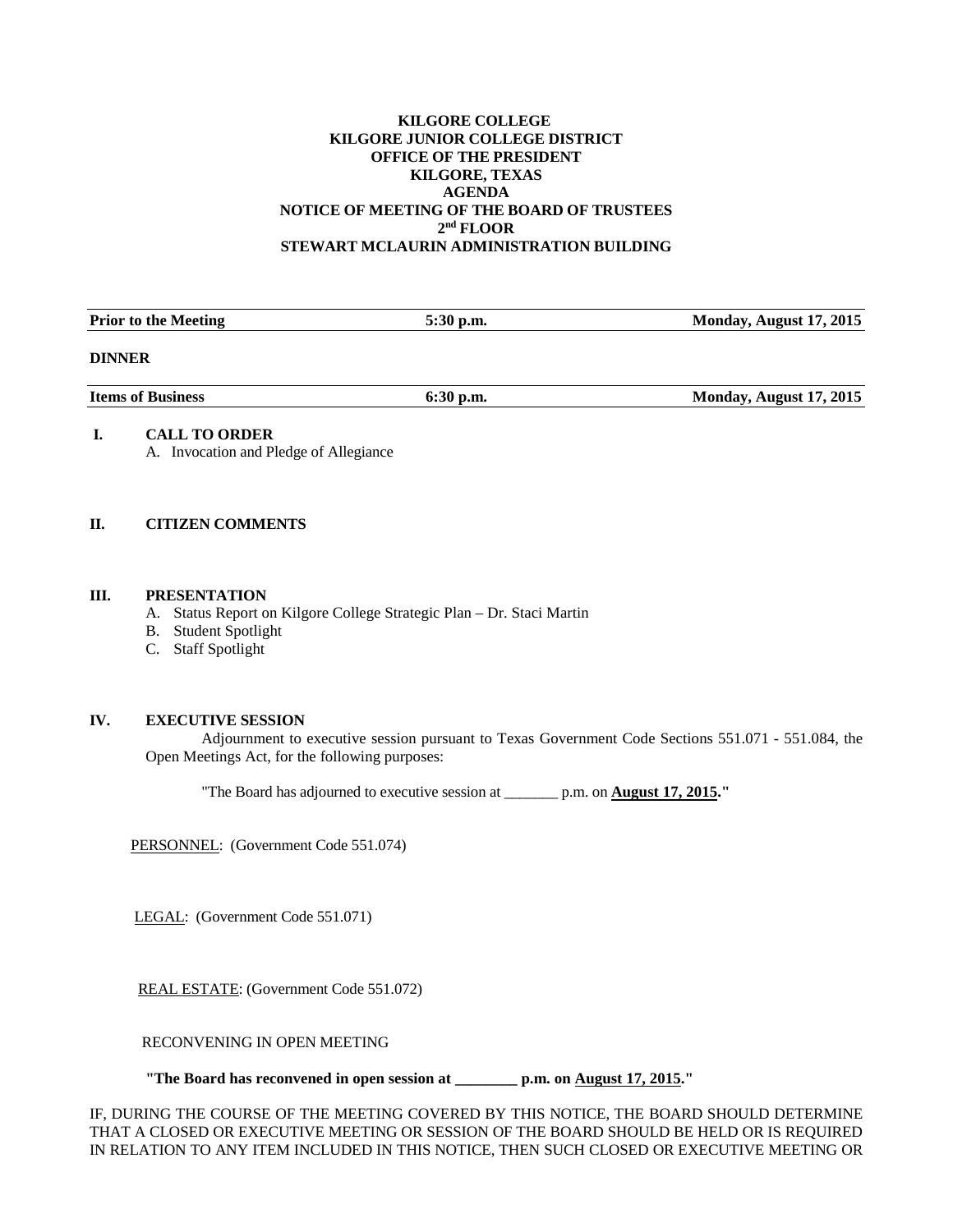SESSION AS AUTHORIZED BY SECTION 551.001 ET SEQ. OF THE TEXAS GOVERNMENT CODE (THE OPEN MEETINGS ACT) WILL BE HELD BY THE BOARD AT THAT DATE, HOUR AND PLACE GIVEN IN THIS NOTICE OR AS SOON AFTER THE COMMENCEMENT OF THE MEETING COVERED BY THIS NOTICE AS THE BOARD MAY CONVENIENTLY MEET IN SUCH CLOSED OR EXECUTIVE MEETING OR SESSION CONCERNING ANY AND ALL SUBJECTS AND FOR ANY AND ALL PURPOSES PERMITTED BY SECTIONS 551.071-551.084, INCLUSIVE, OF THE OPEN MEETINGS ACT.

Should any final action, final decision, or final vote be required in the opinion of the Board with regard to any matter considered in such closed or executive meeting or session, then such final action, final decision, or final vote shall be at either:

- a. the open meeting covered by this notice upon the reconvening of this public meeting, or
- b. at a subsequent public meeting of the Board upon notice thereof, as the Board shall determine.

# **V. CONSENT AGENDA**

- A. To consider approving the minutes of the June 20, 2015 board retreat/training.
- B. To consider approving the minutes of the July 20, 2015 regular board meeting.
- C. To consider approving the minutes of the August 10, 2015 budget workshop.
- D. To consider approval of personnel items submitted as follows:

#### **1. Recommendation to accept employee resignations as follows:**

- A. Police Officer, effective July 31, 2015 after fourteen years of service
- B. Assistant Men's Basketball Coach, effective August 4, 2015 after eight months of service
- C. Assistant Department Chair & Developmental English/Reading Instructor, effective August 31, 2015 after fifteen years of service

#### **2. Recommendation to accept employee retirement as follows:**

A. Pre-Press Technician, effective December 31, 2015 after twenty-four years of service

#### **3. Recommendation to accept employee termination as follows:**

- A. Assistant Director-Student Life, effective July 30, 2015 after three years and two months of service
- **4. Recommendation to make payment in excess of employee's contractual amount for extra hours worked on Jenzabar Conversion as follows:**
	- A. Business Manager
	- B. Controller
	- C. Supervisor of Cashiers

#### **5. Recommendation for employment as follows:**

- A. Project Coordinator/Coach, Early Childhood, effective August 1, 2015
- B. Project Coach, Early Childhood, effective August 1, 2015
- C. Project Coach, Early Childhood, effective September 1, 2015
- D. Vocational Nursing Instructor, KC Longview, effective September 1, 2015
- E. Assistant Men's Basketball Coach, Student Development, effective August 5, 2015
- D. To consider payment of legal fees for services rendered.

# **VI. ACTION ITEMS**

A. To consider affirming the ACCT Guide to Ethical Governance. – *Exhibit #1*